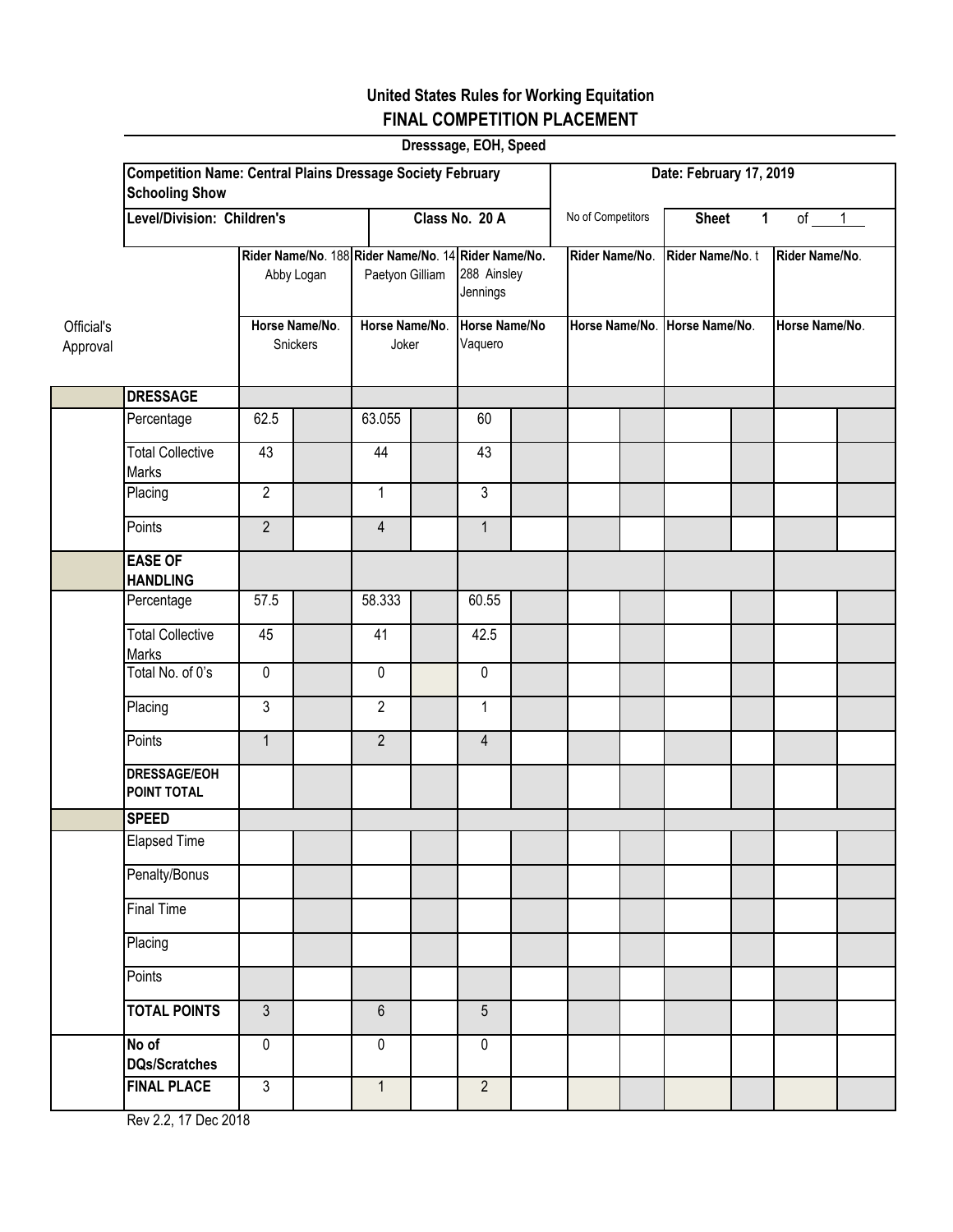# **United States Rules for Working Equitation**

## **Class Results Tally**

| Competition Name: Central Plains Dressage Society February Schooling<br><b>Show</b> |                                                                              | Date: February 16, 2019     |                                   |  |                                 |  |                          |  |                |  |                |  |
|-------------------------------------------------------------------------------------|------------------------------------------------------------------------------|-----------------------------|-----------------------------------|--|---------------------------------|--|--------------------------|--|----------------|--|----------------|--|
| Level/Division: Level 1 Introductory                                                |                                                                              | of $1$<br><b>Sheet</b><br>1 |                                   |  |                                 |  |                          |  |                |  |                |  |
|                                                                                     | Rider Name/No. 209<br>Kristina Hummell<br>Horse Name/No.<br><b>Budweiser</b> |                             | Rider Name/No.<br>234 Tamera Mayo |  | Rider Name/No.<br>280 Checkers  |  | <b>Rider</b><br>Name/No. |  | Rider Name/No. |  | Rider Name/No. |  |
|                                                                                     |                                                                              |                             | Horse Name/No.<br>Mantreh Sport   |  | Horse Name/No.<br>Kyriana Beard |  | Horse<br>Name/No.        |  | Horse Name/No. |  | Horse Name/No. |  |
| <b>DRESSAGE</b>                                                                     |                                                                              |                             |                                   |  |                                 |  |                          |  |                |  |                |  |
| Percentage                                                                          | 57.292                                                                       |                             | 68.333                            |  | 61.25                           |  |                          |  |                |  |                |  |
| <b>Total Collective Marks</b>                                                       | 40.5                                                                         |                             | 49                                |  | 44                              |  |                          |  |                |  |                |  |
| Placing                                                                             | $\overline{3}$                                                               |                             | $\overline{1}$                    |  | $\overline{2}$                  |  |                          |  |                |  |                |  |
| Points                                                                              | $\mathbf{1}$                                                                 |                             | 4                                 |  | $\overline{2}$                  |  |                          |  |                |  |                |  |
| <b>EASE OF HANDLING</b>                                                             |                                                                              |                             |                                   |  |                                 |  |                          |  |                |  |                |  |
| Percentage                                                                          | 56.389                                                                       |                             | 77.78                             |  | 65.555                          |  |                          |  |                |  |                |  |
| <b>Total Collective Marks</b>                                                       | 44                                                                           |                             | 51.5                              |  | 48                              |  |                          |  |                |  |                |  |
| Total No. of 0's                                                                    | $\mathbf{1}$                                                                 |                             | 0                                 |  | 0                               |  |                          |  |                |  |                |  |
| Placing                                                                             | $\overline{3}$                                                               |                             | $\overline{1}$                    |  | $\overline{2}$                  |  |                          |  |                |  |                |  |
| Points                                                                              | $\mathbf{1}$                                                                 |                             | $\overline{4}$                    |  | $\overline{2}$                  |  |                          |  |                |  |                |  |
| <b>DRESSAGE/EOH POINT</b><br><b>TOTAL</b>                                           |                                                                              |                             |                                   |  |                                 |  |                          |  |                |  |                |  |
| <b>SPEED</b>                                                                        |                                                                              |                             |                                   |  |                                 |  |                          |  |                |  |                |  |
| <b>Elapsed Time</b>                                                                 |                                                                              |                             |                                   |  |                                 |  |                          |  |                |  |                |  |
| Penalty/Bonus                                                                       |                                                                              |                             |                                   |  |                                 |  |                          |  |                |  |                |  |
| <b>Final Time</b>                                                                   |                                                                              |                             |                                   |  |                                 |  |                          |  |                |  |                |  |
| Placing                                                                             |                                                                              |                             |                                   |  |                                 |  |                          |  |                |  |                |  |
| Points                                                                              |                                                                              |                             |                                   |  |                                 |  |                          |  |                |  |                |  |
| <b>TOTAL POINTS</b>                                                                 | $\overline{2}$                                                               |                             | 8                                 |  | $\overline{4}$                  |  |                          |  |                |  |                |  |
| <b>FINAL PLACE</b>                                                                  | $\overline{3}$                                                               |                             | $\overline{1}$                    |  | $\overline{2}$                  |  |                          |  |                |  |                |  |
| <b>AVERAGE</b><br><b>EOH/DRESSAGE</b><br><b>SCORE</b>                               | 56.841                                                                       |                             | 73.056                            |  | 63.403                          |  |                          |  |                |  |                |  |

Rev 1, 1 Dec 2017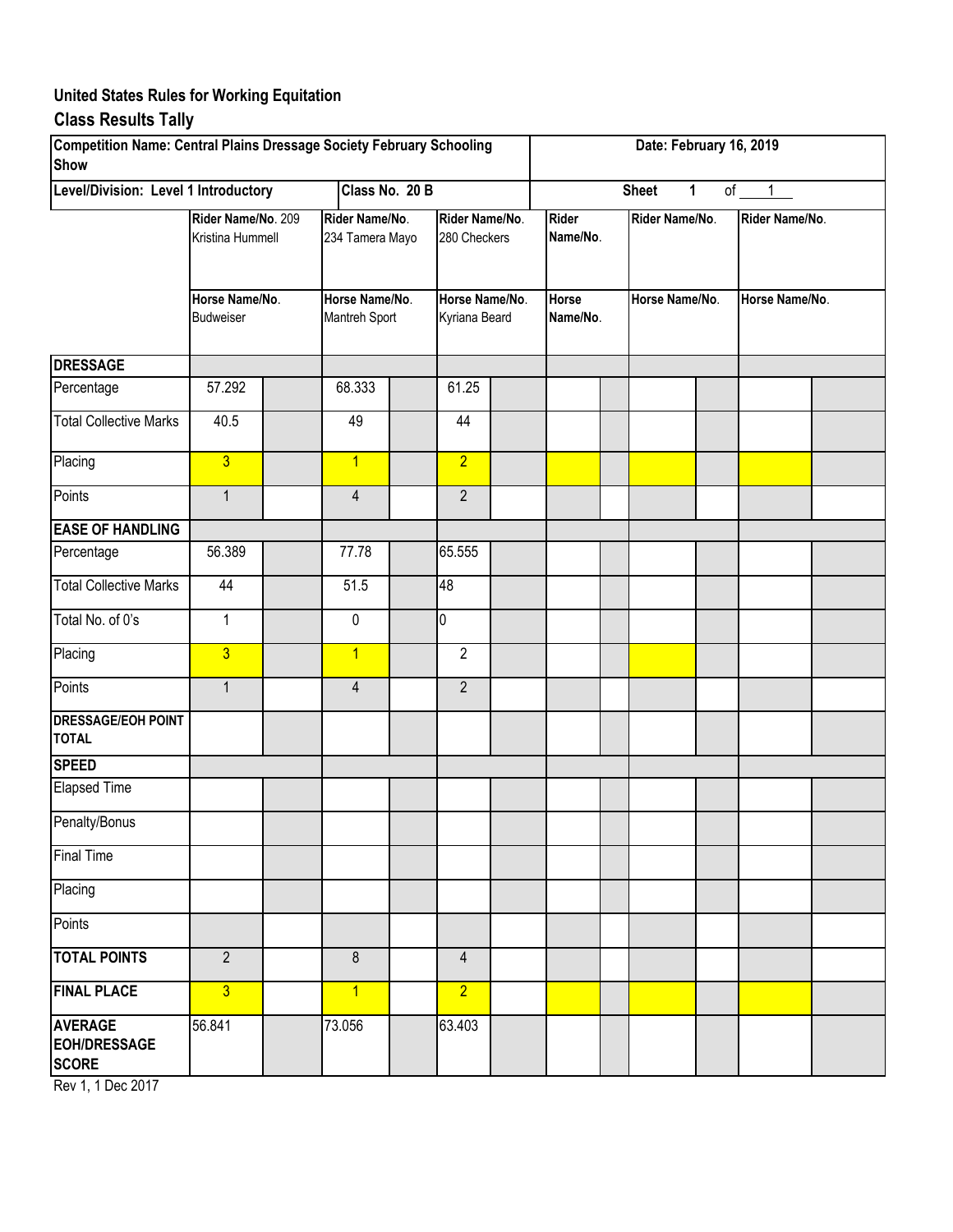## **United States Rules for Working Equitation FINAL COMPETITION PLACEMENT**

|                        |                                                                                            |                                       |                                     |                                |                                            | Dresssage, EOH, Speed |                |                               |                         |              |                 |                |                |  |
|------------------------|--------------------------------------------------------------------------------------------|---------------------------------------|-------------------------------------|--------------------------------|--------------------------------------------|-----------------------|----------------|-------------------------------|-------------------------|--------------|-----------------|----------------|----------------|--|
|                        | <b>Competition Name: Central Plains Dressage Society February</b><br><b>Schooling Show</b> |                                       |                                     |                                |                                            |                       |                |                               | Date: February 17, 2019 |              |                 |                |                |  |
|                        |                                                                                            | Level/Division: Level 2 - Novice A    |                                     |                                | Class No. 20 C                             |                       |                |                               | No of Competitors       | <b>Sheet</b> | $\mathbf 1$     | of $1$         |                |  |
|                        |                                                                                            |                                       | Rider Name/No. 193<br>Linda Frazier |                                | Rider Name/No.<br>137 Caroline<br>Holloway |                       | Rider Name/No. |                               | Rider Name/No.          |              | Rider Name/No.t |                | Rider Name/No. |  |
| Official's<br>Approval |                                                                                            | Horse Name/No.<br>Star Lights Red Cat |                                     | Horse Name/No.<br>Reno         |                                            | Horse Name/No         |                | Horse Name/No. Horse Name/No. |                         |              |                 | Horse Name/No. |                |  |
|                        | <b>DRESSAGE</b>                                                                            |                                       |                                     |                                |                                            |                       |                |                               |                         |              |                 |                |                |  |
|                        | Percentage                                                                                 |                                       |                                     | 60.455                         |                                            |                       |                |                               |                         |              |                 |                |                |  |
|                        | <b>Total Collective</b><br>Marks                                                           |                                       |                                     | 44.5                           |                                            |                       |                |                               |                         |              |                 |                |                |  |
|                        | Placing                                                                                    |                                       |                                     | 1                              |                                            |                       |                |                               |                         |              |                 |                |                |  |
|                        | Points                                                                                     |                                       |                                     | $\overline{2}$                 |                                            |                       |                |                               |                         |              |                 |                |                |  |
|                        | <b>EASE OF</b><br><b>HANDLING</b>                                                          |                                       |                                     |                                |                                            |                       |                |                               |                         |              |                 |                |                |  |
|                        | Percentage                                                                                 |                                       |                                     | 63.158                         |                                            |                       |                |                               |                         |              |                 |                |                |  |
|                        | <b>Total Collective</b><br>Marks                                                           |                                       |                                     | 44                             |                                            |                       |                |                               |                         |              |                 |                |                |  |
|                        | Total No. of 0's                                                                           |                                       |                                     | $\pmb{0}$                      |                                            |                       |                |                               |                         |              |                 |                |                |  |
|                        | Placing                                                                                    |                                       |                                     | $\mathbf{1}$                   |                                            |                       |                |                               |                         |              |                 |                |                |  |
|                        | Points                                                                                     |                                       |                                     | $\overline{2}$                 |                                            |                       |                |                               |                         |              |                 |                |                |  |
|                        | <b>DRESSAGE/EOH</b><br>POINT TOTAL                                                         |                                       |                                     |                                |                                            |                       |                |                               |                         |              |                 |                |                |  |
|                        | <b>SPEED</b>                                                                               |                                       |                                     |                                |                                            |                       |                |                               |                         |              |                 |                |                |  |
|                        | <b>Elapsed Time</b>                                                                        |                                       |                                     | 2                              |                                            |                       |                |                               |                         |              |                 |                |                |  |
|                        | Penalty/Bonus                                                                              |                                       |                                     | $-10$                          |                                            |                       |                |                               |                         |              |                 |                |                |  |
|                        | <b>Final Time</b>                                                                          |                                       |                                     | 1.5                            |                                            |                       |                |                               |                         |              |                 |                |                |  |
|                        | Placing<br>Points                                                                          |                                       |                                     | $\mathbf{1}$<br>$\overline{2}$ |                                            |                       |                |                               |                         |              |                 |                |                |  |
|                        | <b>TOTAL POINTS</b>                                                                        |                                       |                                     | $6\,$                          |                                            |                       |                |                               |                         |              |                 |                |                |  |
|                        | No of                                                                                      |                                       |                                     |                                |                                            |                       |                |                               |                         |              |                 |                |                |  |
|                        | <b>DQs/Scratches</b>                                                                       |                                       |                                     |                                |                                            |                       |                |                               |                         |              |                 |                |                |  |
|                        | <b>FINAL PLACE</b>                                                                         | scratch                               |                                     | $\mathbf{1}$                   |                                            |                       |                |                               |                         |              |                 |                |                |  |

Rev 2.2, 17 Dec 2018